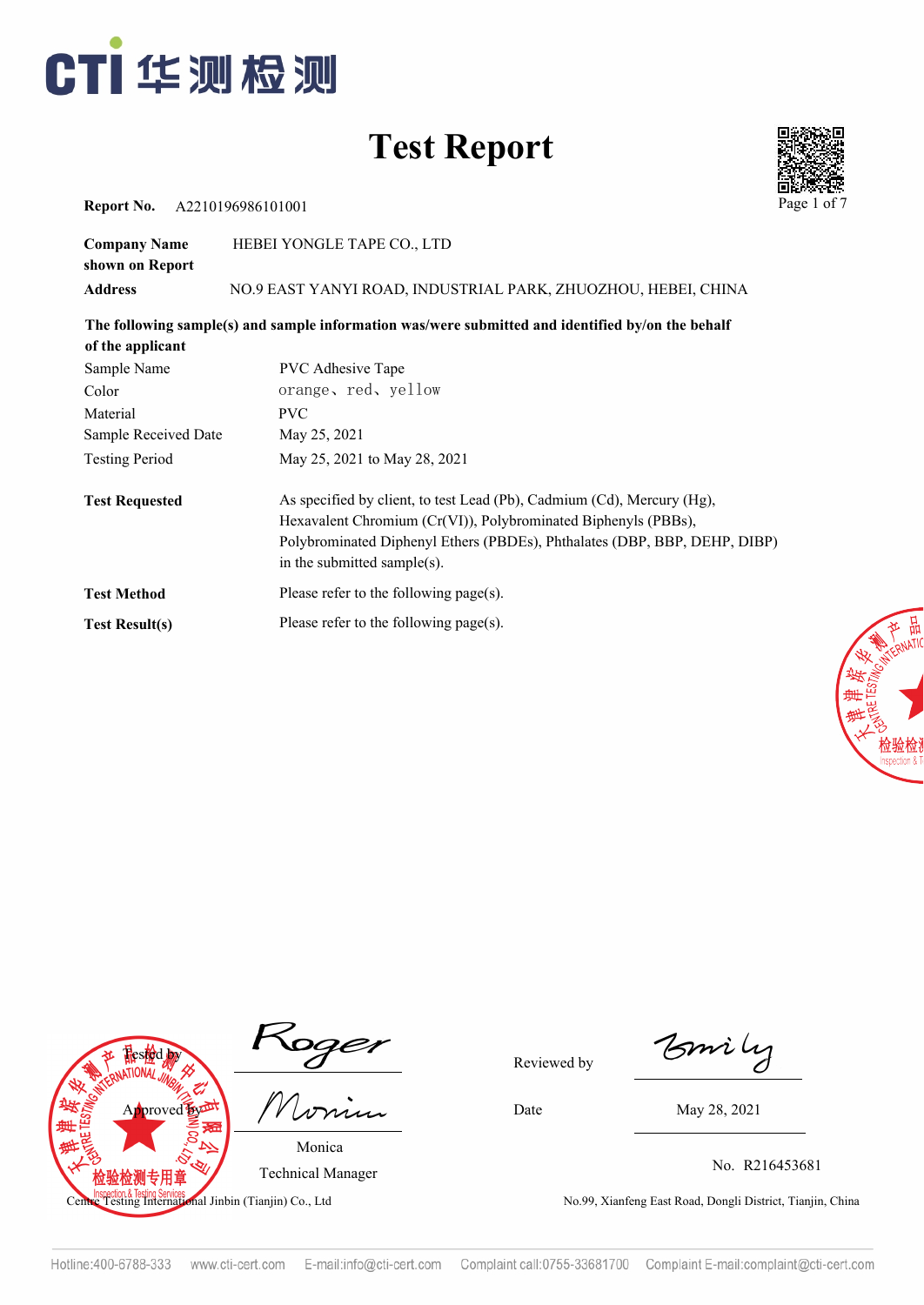

#### **Report No.** A2210196986101001 Page 2 of 7

| Test Item(s)                           | <b>Test Method</b>                                                                     | Measured<br>Equipment $(s)$ |
|----------------------------------------|----------------------------------------------------------------------------------------|-----------------------------|
| Lead $(Pb)$                            | IEC 62321-5:2013                                                                       | <b>ICP-OES</b>              |
| Cadmium (Cd)                           | IEC 62321-5:2013                                                                       | <b>ICP-OES</b>              |
| Mercury $(Hg)$                         | IEC 62321-4:2013+AMD1:2017 CSV                                                         | <b>ICP-OES</b>              |
| Hexavalent Chromium (Cr(VI))           | IEC $62321 - 7 - 2:2017$ and/or determination of<br>Total Chromium by IEC 62321-5:2013 | UV-Vis/ICP-OES              |
| Polybrominated Biphenyls (PBBs)        | IEC 62321-6:2015                                                                       | GC-MS                       |
| Polybrominated Diphenyl Ethers (PBDEs) | IEC 62321-6:2015                                                                       | GC-MS                       |
| Phthalates (DBP, BBP, DEHP, DIBP)      | IEC 62321-8:2017                                                                       | GC-MS                       |

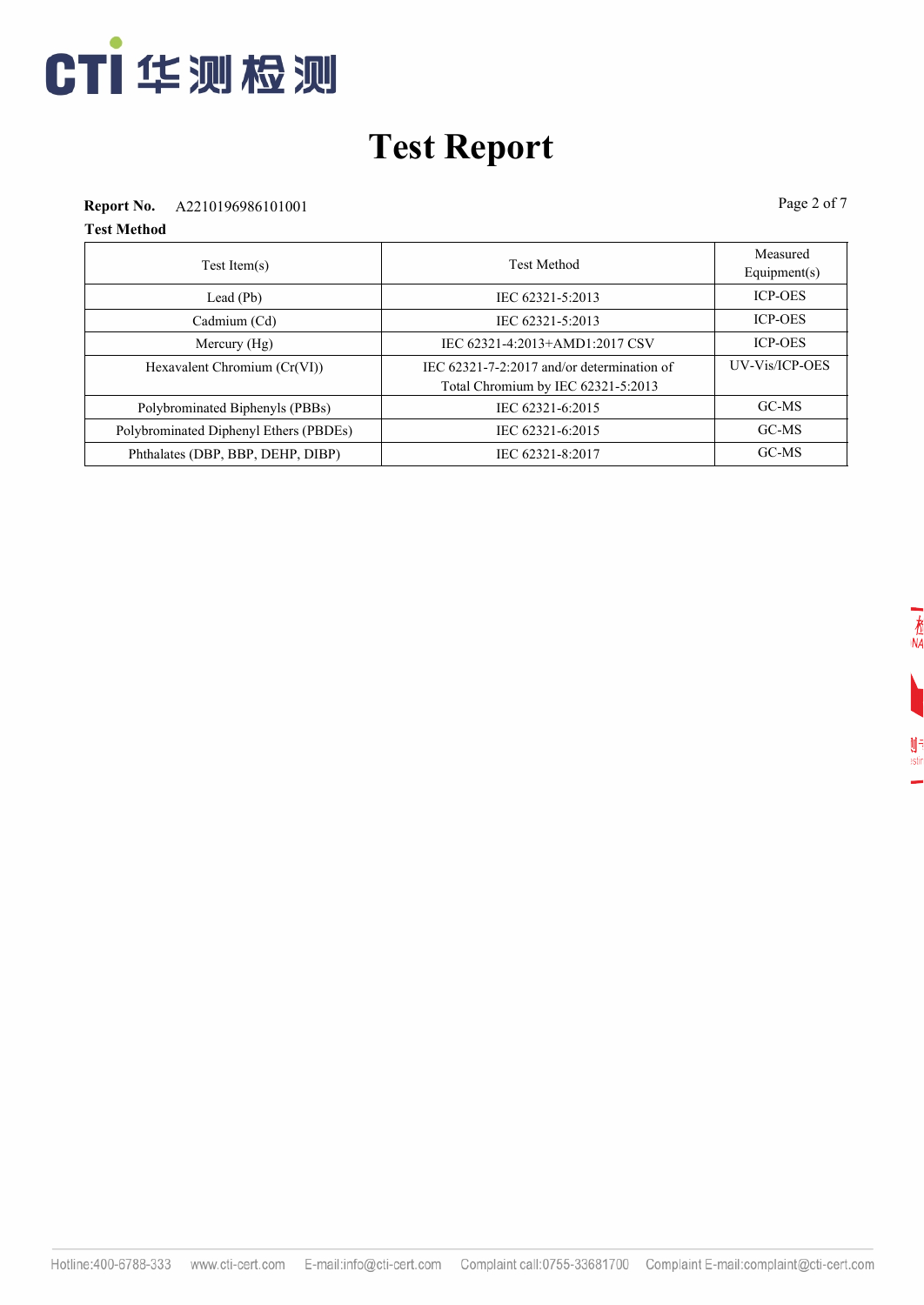

**Report No.** A2210196986101001 Page 3 of 7

| <b>Test Result(s)</b>                         |               |            |  |  |  |
|-----------------------------------------------|---------------|------------|--|--|--|
| <b>Tested Item(s)</b>                         | <b>Result</b> | <b>MDL</b> |  |  |  |
| Lead(Pb)                                      | N.D.          | $2$ mg/kg  |  |  |  |
| Cadmium(Cd)                                   | N.D.          | $2$ mg/kg  |  |  |  |
| Mercury(Hg)                                   | N.D.          | $2$ mg/kg  |  |  |  |
| Hexavalent Chromium(Cr(VI))                   | N.D.          | 8 mg/kg    |  |  |  |
| <b>Tested Item(s)</b>                         | <b>Result</b> | <b>MDL</b> |  |  |  |
| <b>Polybrominated Biphenyls (PBBs)</b>        |               |            |  |  |  |
| Monobromobiphenyl                             | N.D.          | 5 mg/kg    |  |  |  |
| Dibromobiphenyl                               | N.D.          | 5 mg/kg    |  |  |  |
| Tribromobiphenyl                              | N.D.          | 5 mg/kg    |  |  |  |
| Tetrabromobiphenyl                            | N.D.          | 5 mg/kg    |  |  |  |
| Pentabromobiphenyl                            | N.D.          | 5 mg/kg    |  |  |  |
| Hexabromobiphenyl                             | N.D.          | 5 mg/kg    |  |  |  |
| Heptabromobiphenyl                            | N.D.          | 5 mg/kg    |  |  |  |
| Octabromobiphenyl                             | N.D.          | 5 mg/kg    |  |  |  |
| Nonabromobiphenyl                             | N.D.          | 5 mg/kg    |  |  |  |
| Decabromobiphenyl                             | N.D.          | 5 mg/kg    |  |  |  |
| <b>Tested Item(s)</b>                         | <b>Result</b> | <b>MDL</b> |  |  |  |
| <b>Polybrominated Diphenyl Ethers (PBDEs)</b> |               |            |  |  |  |
| Monobromodiphenyl ether                       | N.D.          | 5 mg/kg    |  |  |  |
| Dibromodiphenyl ether                         | N.D.          | 5 mg/kg    |  |  |  |
| Tribromodiphenyl ether                        | N.D.          | 5 mg/kg    |  |  |  |
| Tetrabromodiphenyl ether                      | N.D.          | 5 mg/kg    |  |  |  |
| Pentabromodiphenyl ether                      | N.D.          | 5 mg/kg    |  |  |  |
| Hexabromodiphenyl ether                       | N.D.          | 5 mg/kg    |  |  |  |
| Heptabromodiphenyl ether                      | N.D.          | 5 mg/kg    |  |  |  |
| Octabromodiphenyl ether                       | N.D.          | 5 mg/kg    |  |  |  |
| Nonabromodiphenyl ether                       | N.D.          | 5 mg/kg    |  |  |  |
| Decabromodiphenyl ether                       | N.D.          | 5 mg/kg    |  |  |  |

 $\sum_{i,j}$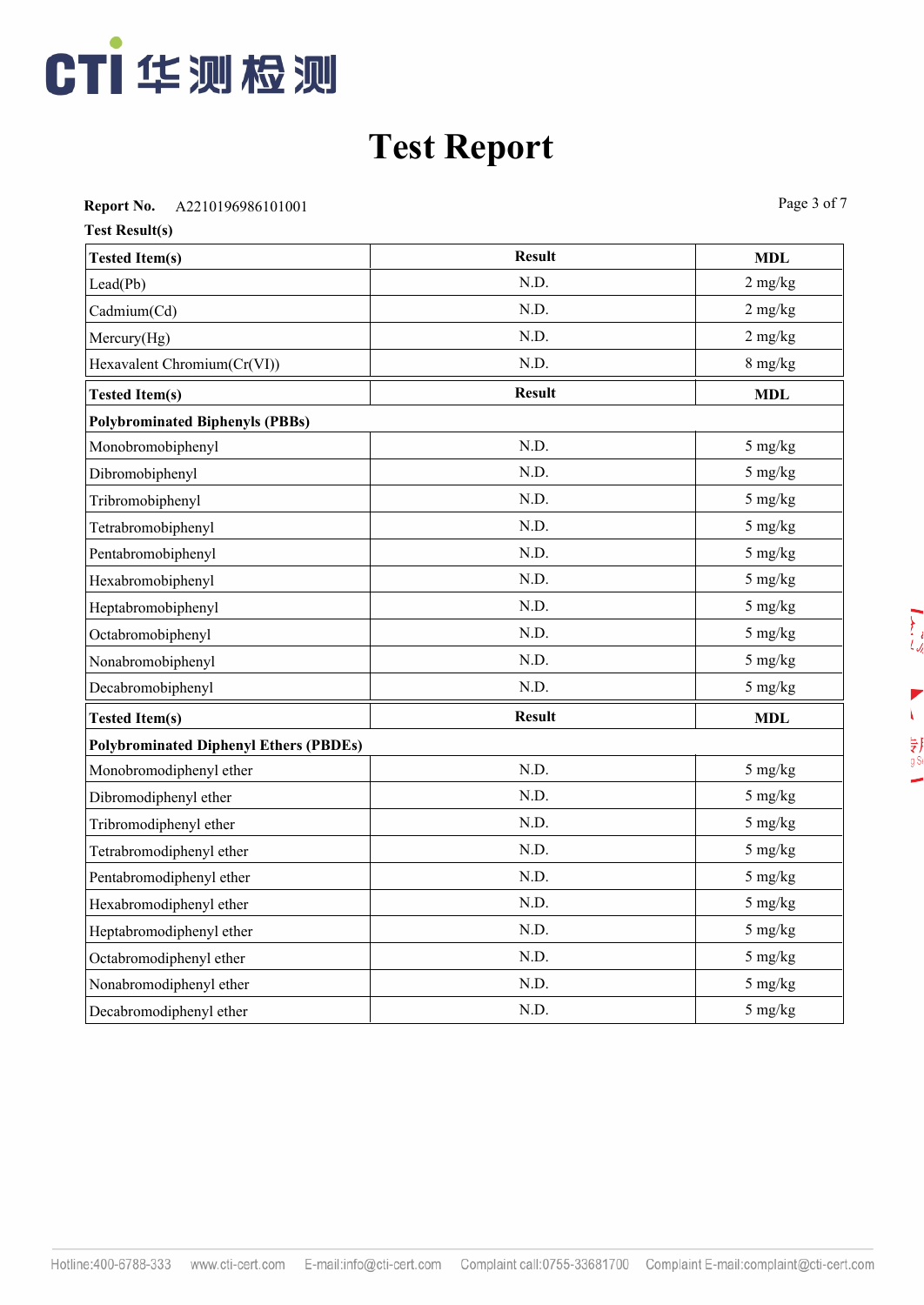

**Report No.** A2210196986101001 Page 4 of 7

**Test Result(s)**

| <b>Tested Item(s)</b>                                 | <b>Result</b> | <b>MDL</b>                       |  |  |  |
|-------------------------------------------------------|---------------|----------------------------------|--|--|--|
| Phthalates (DBP, BBP, DEHP, DIBP)                     |               |                                  |  |  |  |
| Diisobutyl phthalate(DIBP)<br>$ CAS\#:84-69-5 $       | N.D.          | $50 \frac{\text{mg}}{\text{kg}}$ |  |  |  |
| Dibutyl phthalate(DBP)<br>$CAS#:84-74-2$              | N.D.          | $50 \frac{\text{mg}}{\text{kg}}$ |  |  |  |
| Butyl benzyl phthalate(BBP)<br>$CAS#:85-68-7$         | N.D.          | $50 \frac{\text{mg}}{\text{kg}}$ |  |  |  |
| Di-(2-ethylhexyl) phthalate(DEHP)<br>$ CAS#:117-81-7$ | N.D.          | $50 \frac{\text{mg}}{\text{kg}}$ |  |  |  |

**Sample/Part Description** Mixed test,orange adhesive tape,yellow adhesive tape and red adhesive tape

**Remark: The sample(s) had been dissolved totally tested for Lead, Cadmium, Mercury. As specified by client, the test was conducted by mixing several samples together. The result(s) shown on this report may be different from the content of any homogeneous material.**

-MDL = Method Detection Limit  $-N.D. = Not detected ($ 

 $-mg/kg = ppm = parts per million$ 

用i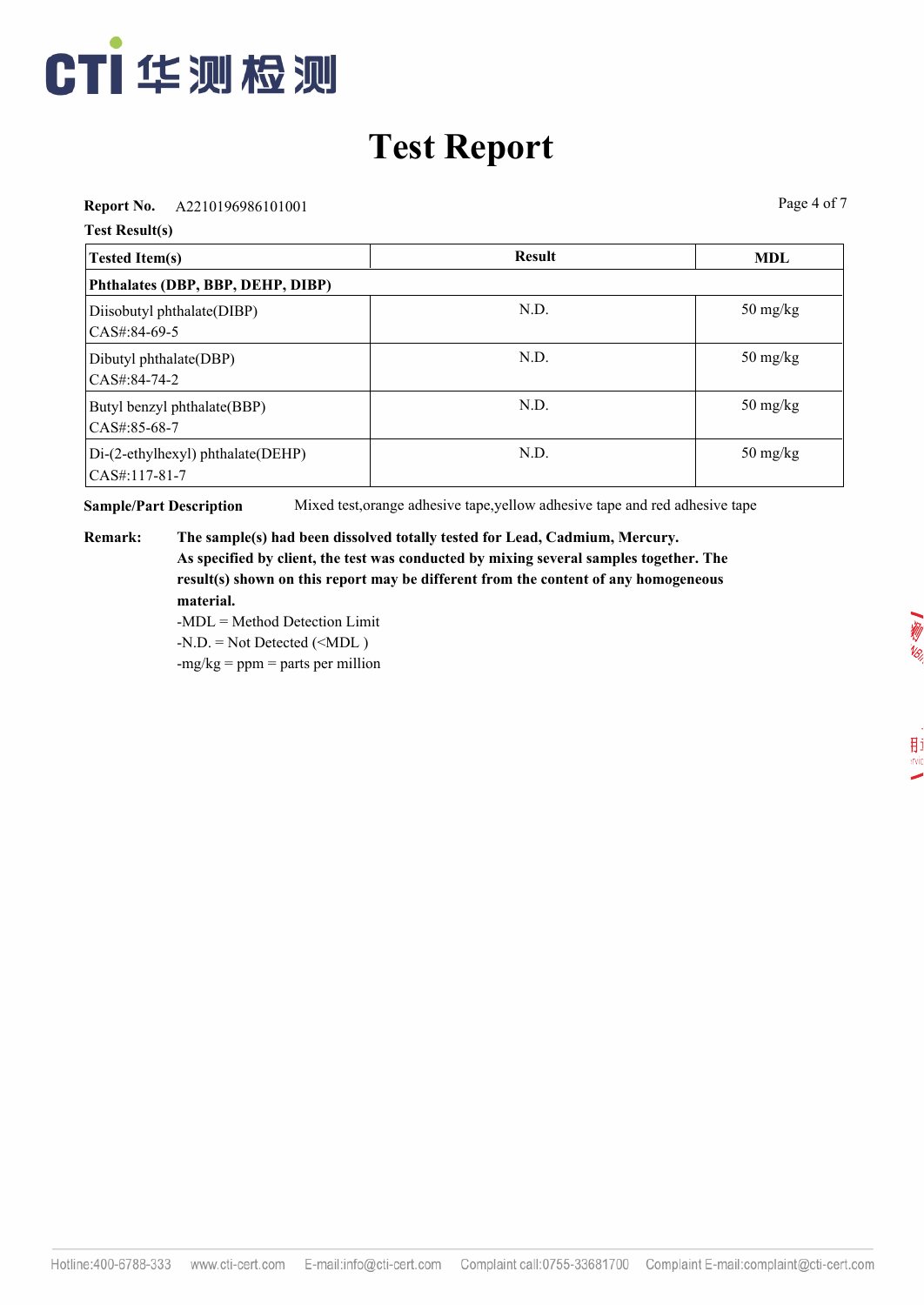

**Report No.** A2210196986101001 Page 5 of 7

■ タルクwarranter voltage structure

#### **Test Process**



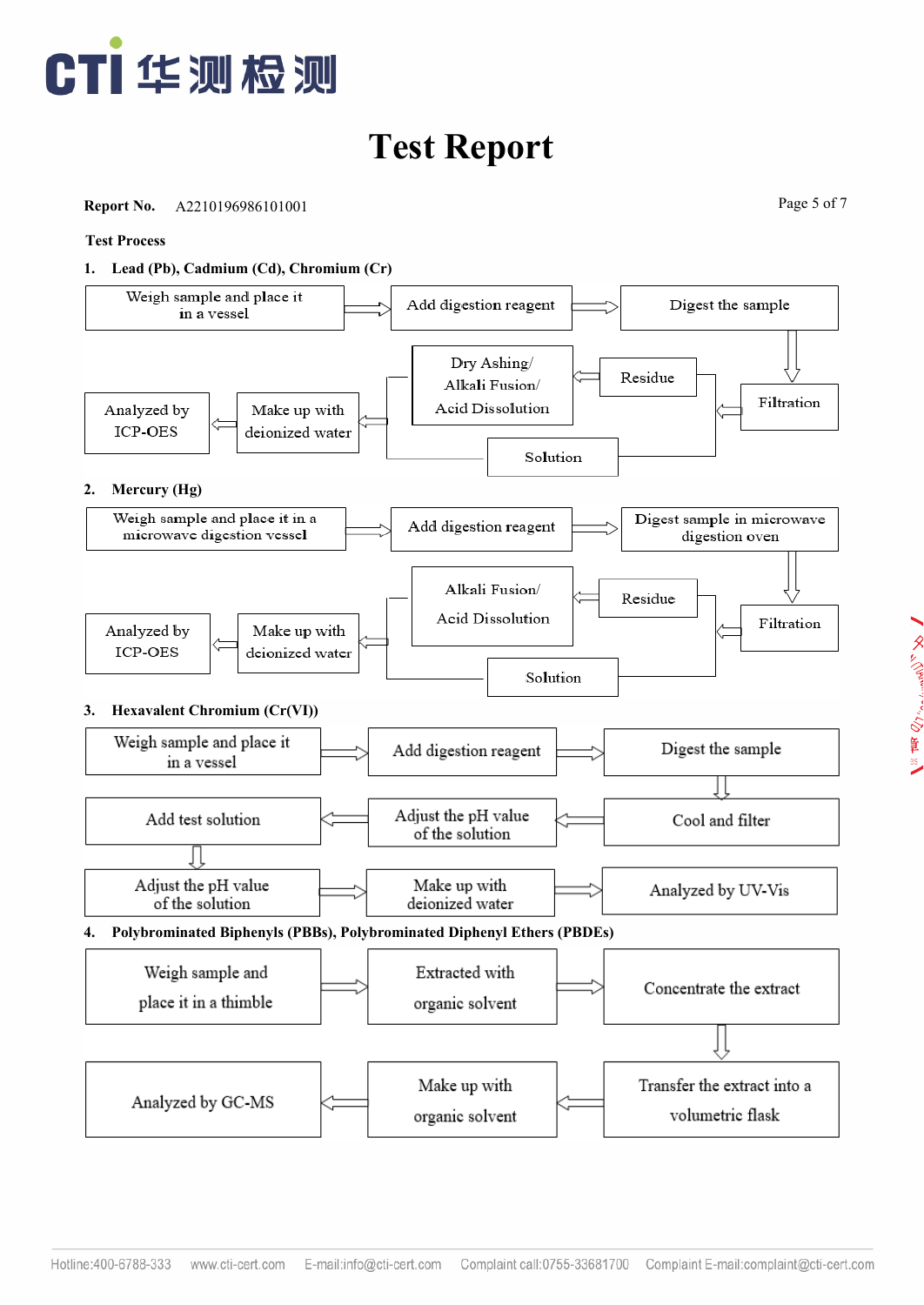

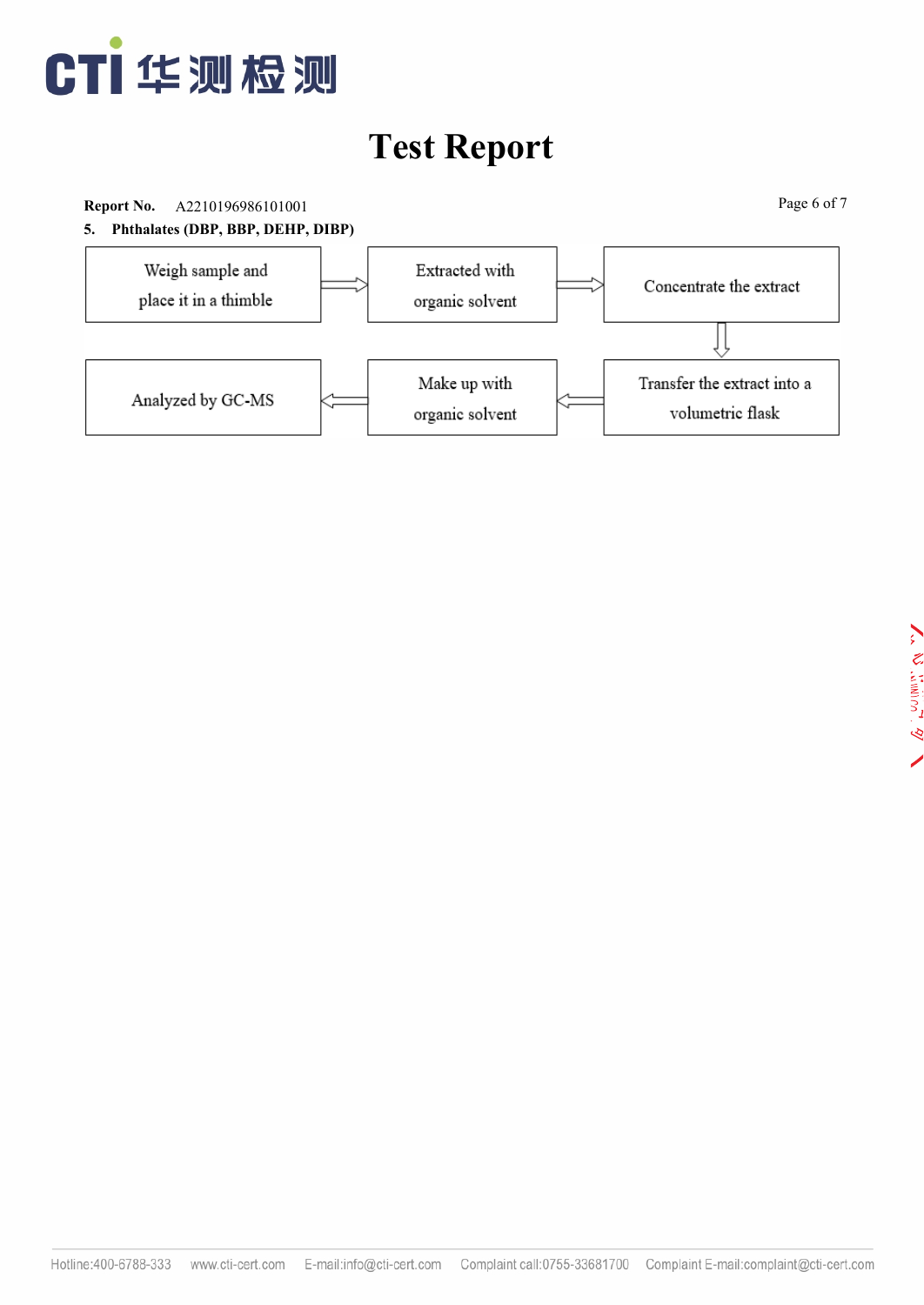

#### Photo(s) of the sample(s)



Statement:

- 1. This report is considered invalid without approved signature, special seal and the seal on the perforation;
- 2. The Company Name shown on Report and Address, the sample(s) and sample information was/were provided by the applicant who should be responsible for the authenticity which CTI hasn't verified;
- 3. The result(s) shown in this report refer(s) only to the sample(s) tested;
- 4. Without written approval of CTI, this report can't be reproduced except in full;
- 5. In case of any discrepancy between the English version and Chinese version of the testing reports (if generated), the Chinese version shall prevail.

\*\*\* End of report \*\*\*